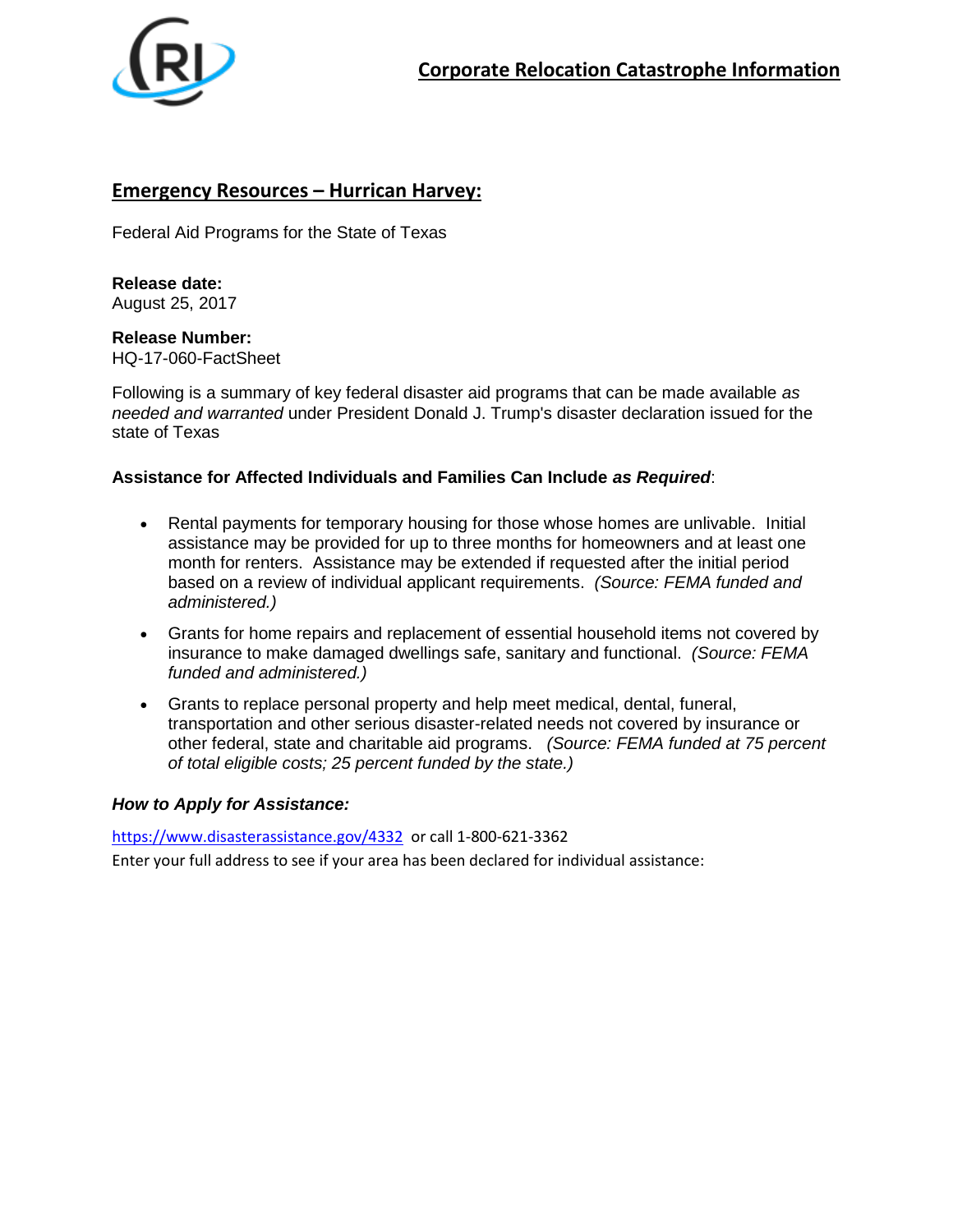

# **Insurance Company Catastrophe Protocol:**

**State Farm:**

**<https://www.statefarm.com/claims/resources/home-and-property/catastrophe-team>**

**Allstate: <https://www.allstate.com/claims/catastrophe-faqs.aspx>**

**Farmers: <https://www.farmers.com/catastrophe/>**

**GEICO: <https://www.geico.com/claims/catastrophe-center/>**

**USAA: [USAA Catastrophe Information](https://www.usaa.com/inet/wc/advice_about_protection?0&ds_s=CPC&ds_e=GOOGLE&ds_c=BrandUSAA_GEO_Catastrophe_MBM&ds_ag=KeywordOnly&ds_k=%2Busaa&gclid=Cj0KCQjw_o7NBRDgARIsAKvAgt1ZasOK4CKc0b68SdjjVoKHDRtpV4dxZDeDNq51u59kHTZSzAHmGkAaAm8_EALw_wcB&gclsrc=aw.ds&dc)**